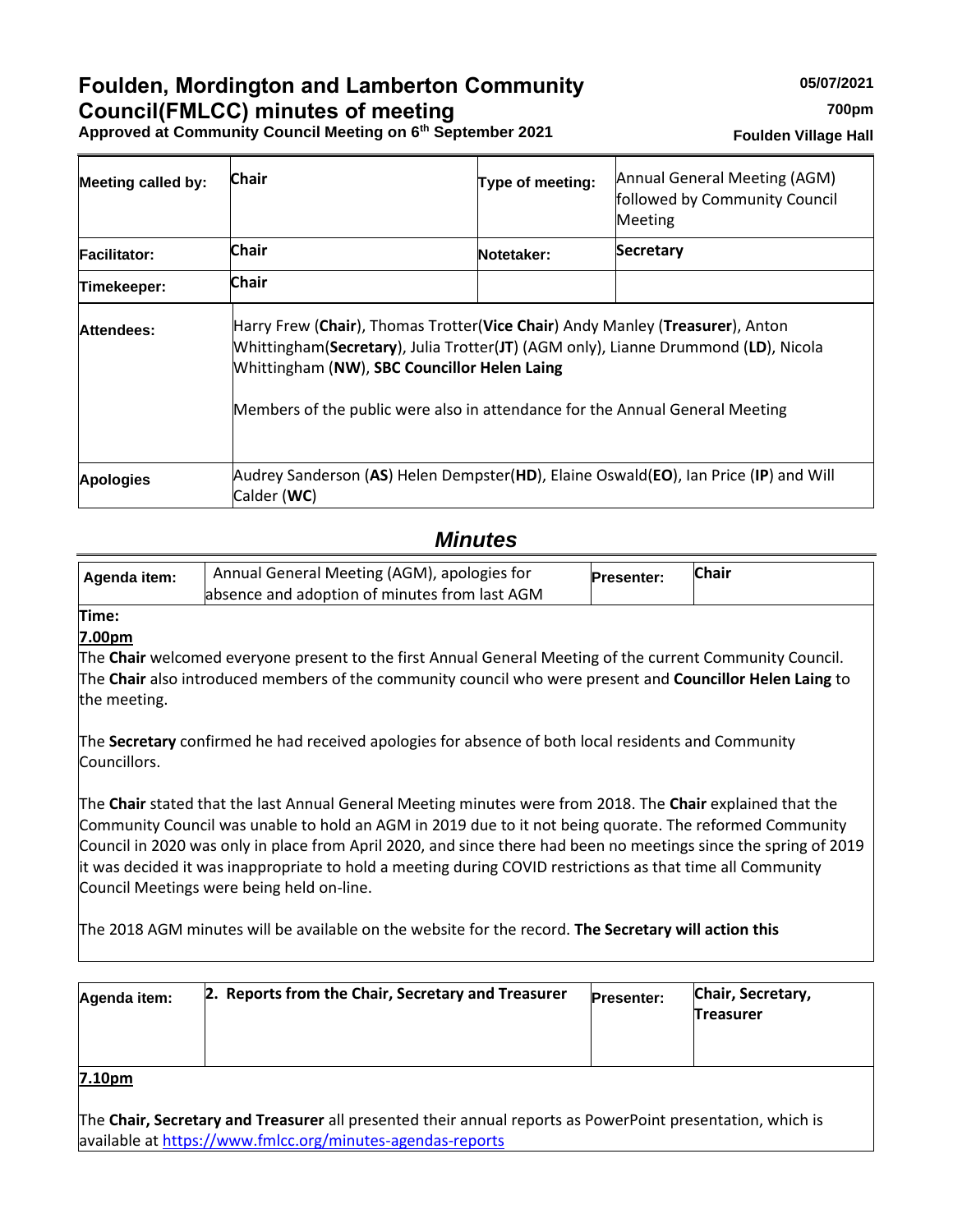| Agenda item: | 3. Demit of office bearers and election of officer<br><b>bearers</b> | <b>Presenter:</b> | <b>Chair</b> |
|--------------|----------------------------------------------------------------------|-------------------|--------------|
|              |                                                                      |                   |              |

#### **7.25pm**

The **Chair** thanked **JT** formally for her contribution of her contribution of over 30 years' service to the Community Council, as she has stood down now that the new **Treasurer** has been in post since April 2020.

The **Chair** confirmed that a new community councillor has been appointed to fill the vacancy for **JT**'s departure. Due to only one application being received, there was no need for an election and Lianne Drummond (**LD**) will take on one of the Community Councillor positions for Mordington.

| 4) Guest Speaker | <b>Presenter:</b> | <b>Councillor Helen Laing</b> |
|------------------|-------------------|-------------------------------|
|                  |                   |                               |
|                  |                   |                               |
|                  |                   |                               |

#### **7.35pm**

The **Chair** welcomed **Councillor Helen Laing** to the AGM, who gave an oral presentation and took questions from both the Community Councillors and members of the public present.

Key points from the presentation were

- £50,000 left in the community fund for Berwickshire
- Recovery funding available of up to £15,000 grant applications focused on sports and the environment
- Review of community councils
- Community empowerment
- Equality and Diversity
- Consideration of Community Councils posting their agendas on the Scottish Borders Council website
- Developing a formal complaints process for community councils
- Supporting surveying and feedback for community councils
- Work being undertaken with Live Borders and Scottish Borders council who are looking at services and outcomes rather than facilities. An example stated was maximizing the use of school estates for wider community use.
- Digitizing council services and co-locating face to face delivery of council services with other organisations.
- **Councillor Helen Laing** also received feedback from both community councillors and residents about issues with the Spaces for People Project.

| Agenda item: | 5) Closure of AGM and agreed date of next AGM in<br>2022 | <b>Presenter:</b> | Chair |
|--------------|----------------------------------------------------------|-------------------|-------|
|              |                                                          |                   |       |

#### **8.00pm**

The **Chair** thanked **Councillor Helen Laing** and members of the public for attending the next AGM and indicated next meeting will be held in July 2022- final date to be announced in the near future.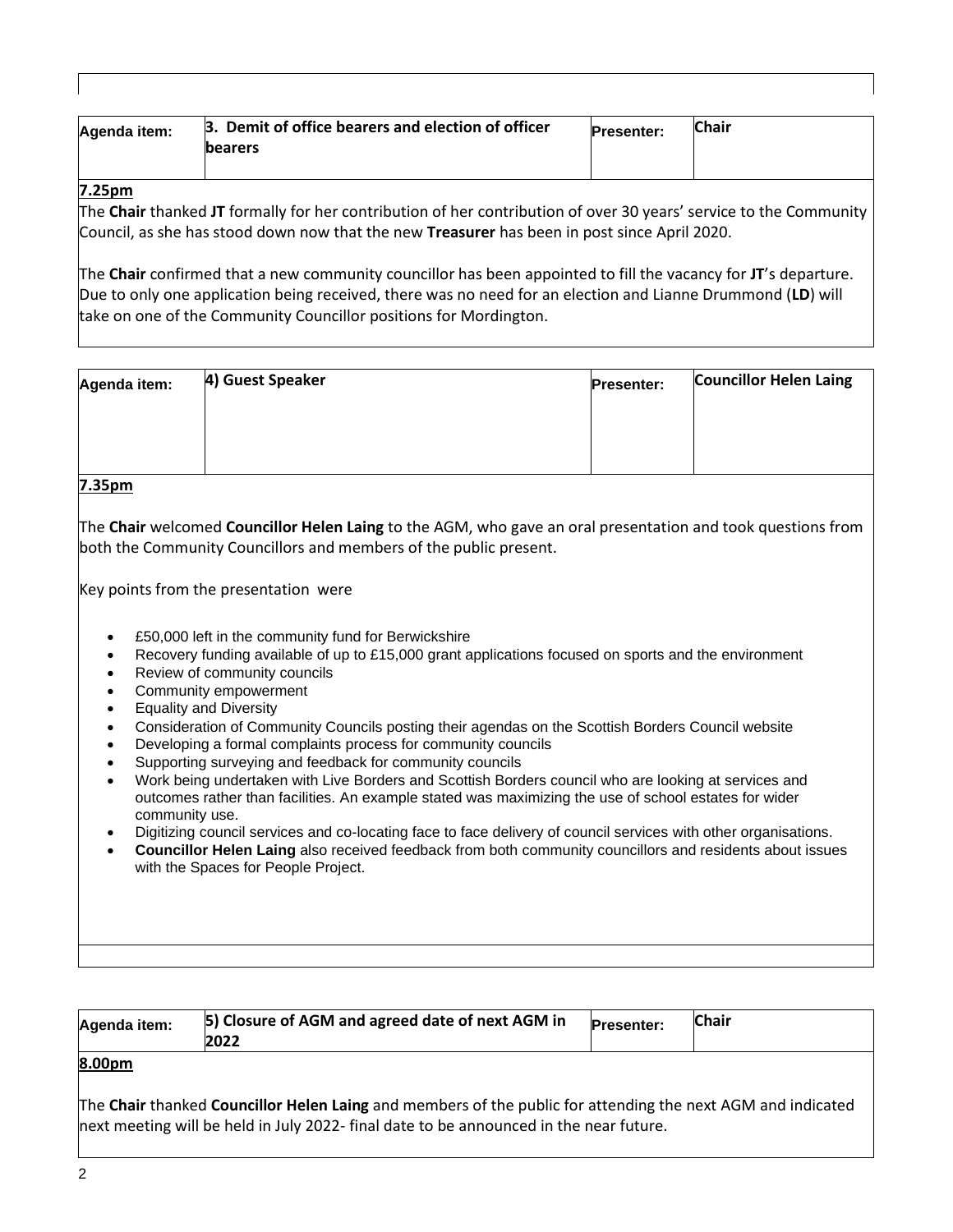#### AGM WAS CLOSED AT THIS POINT AND THERE WAS A 10 MINUTE BREAK FOR MEMBERS OF THE PUBLIC TO TALK TO COMMUNITY COUNCILLORS AND **COUNCILLOR HELEN LAING**.

IT ALSO FACILITATED RESETTING OF THE ROOM ACCOMODATION FOR THE COMMUNITY COUNCIL MEETING

At this point, **JT** left after the AGM closed. All members of the public who attended the AGM also left.

| Agenda item: | Community Council meeting – Welcome and matters $ $ Presenter: | <b>Secretary</b> |
|--------------|----------------------------------------------------------------|------------------|
|              | arising                                                        |                  |

#### **8.15pm**

The **Chair** formally welcomed **LD** to the community councillor team as a new representative of the Mordington area.

The **Secretary** went through the outstanding actions from the meeting of 10/05/21 and updated actions accordingly.

The **Secretary** asked whether the presence of dog fouling signs had any effect on the issue raised at the last FMLCC meeting. The **Treasurer** said it was difficult to judge. **Councillor Helen Laing** indicated that SBC could assist with additional signage if required and also provided a contact a SBC, Rose Hogg to contact if there were any ongoing issues.

**Councillor Helen Laing** also stated that Ayton Primary School had done a project about dog fouling.

**The Treasurer** indicated that a decision on the 2022 Car Boot Sale needs to be made by March 2022 for insurance purposes.

**The Chair** stated this needs to be on the agenda for the 10th January 2022 Community Council meeting

The **Vice Chair** offered to send photos of the road repair on the Mordington to Lamberton road to the **Secretary** for publishing on the digital channels

The **Chair, Vice Chair and Treasurer** updated the latest situation with planters. It was also agreed to support new planters with £20 for the purchase of plants, £10 for existing planters.

The **Vice Chair** asked about a future little pick event

The **Chair** updated that he had written to SBC regarding dissatisfaction regarding gravestones being laid down. The answer received from SBC was expected and doesn't change the current situation. The **Chair** has secured the voluntary services of a local builder. The **Chair** is currently researching the appropriate British Standard that needs to be followed to reattach the gravestone correctly.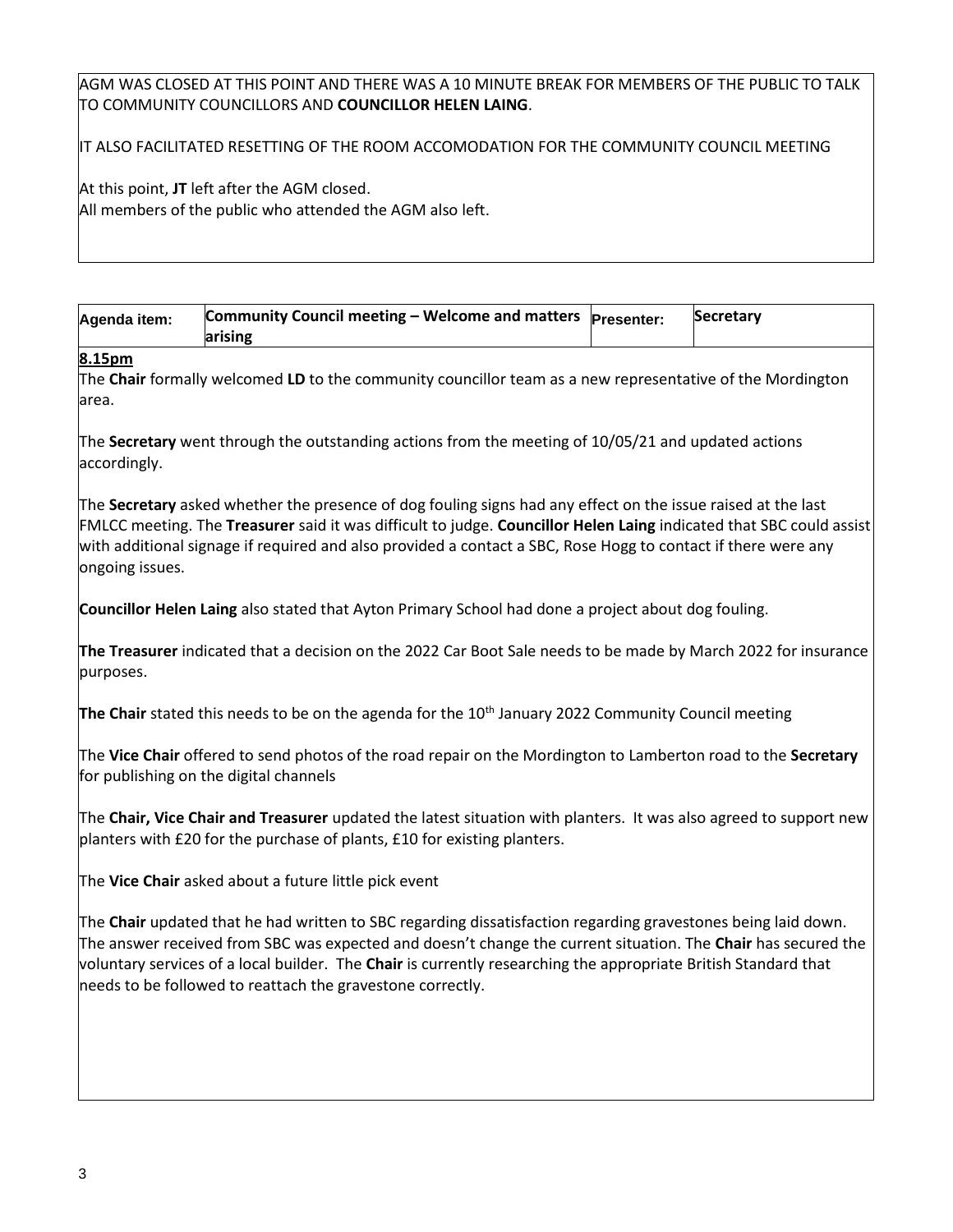| Agenda item:                    | 2. Planning Matters                                                                             | <b>Presenter:</b> | <b>Chair</b> |
|---------------------------------|-------------------------------------------------------------------------------------------------|-------------------|--------------|
| 8.30pm<br><b>lannouncements</b> | No significant new developments - please see www.fmlcc.org/planning-applications for the latest |                   |              |

| Agenda item: | 3. Secretary's report                                                                                                           | <b>Presenter:</b> | <b>Secretary</b> |
|--------------|---------------------------------------------------------------------------------------------------------------------------------|-------------------|------------------|
|              | The Secretary confirmed he had received new guidance on the running of Community Councils from SBC on the                       |                   |                  |
|              | $\mathsf{Friday}\,2^{\text{nd}}$ July and would email a summary of this to colleagues before the next community council meeting |                   |                  |

The **Secretary** also confirmed that an updated report on the performance of FMLCC's digital channels will be emailed in the next week.

| Agenda item:                                                                                                                                                                           | 4. Treasurer's Report                                               | <b>Presenter:</b> | <b>Treasurer</b> |  |
|----------------------------------------------------------------------------------------------------------------------------------------------------------------------------------------|---------------------------------------------------------------------|-------------------|------------------|--|
| Fencing, signage and gates will need to be purchased for the new path from the Foulden war memorial to<br>Burnbank. Work will begin on the footpath after the harvest                  |                                                                     |                   |                  |  |
|                                                                                                                                                                                        | E150 received from RBS for acknowledgment of poor customer service. |                   |                  |  |
| Footpath from Kerrigan Way to eastern end of Foulden being investigated. Councillor Helen Laing indicated she<br>would investigate what council funding might be available to bid for. |                                                                     |                   |                  |  |
|                                                                                                                                                                                        |                                                                     |                   |                  |  |

| Agenda item:   | 4. Grants & Community Garden | <b>Presenter:</b> | Treasurer |
|----------------|------------------------------|-------------------|-----------|
| No new updates |                              |                   |           |

| 4. Village Hall - Foulden                                                                                     |  | <b>Chair</b>                                                                                                                   |  |  |
|---------------------------------------------------------------------------------------------------------------|--|--------------------------------------------------------------------------------------------------------------------------------|--|--|
|                                                                                                               |  |                                                                                                                                |  |  |
|                                                                                                               |  |                                                                                                                                |  |  |
| Plant sale was in May 2021                                                                                    |  |                                                                                                                                |  |  |
| Dance events planned for September 2021 – using iPhones to project music                                      |  |                                                                                                                                |  |  |
| Abundant Borders charity planning to do cooking courses in 2022 after the Treasurer secures a new electricity |  |                                                                                                                                |  |  |
| contract.                                                                                                     |  |                                                                                                                                |  |  |
|                                                                                                               |  |                                                                                                                                |  |  |
|                                                                                                               |  |                                                                                                                                |  |  |
|                                                                                                               |  | <b>Presenter:</b><br>[Village hall looking to purchase 2 new table tennis tables – preferred choice currently in short supply. |  |  |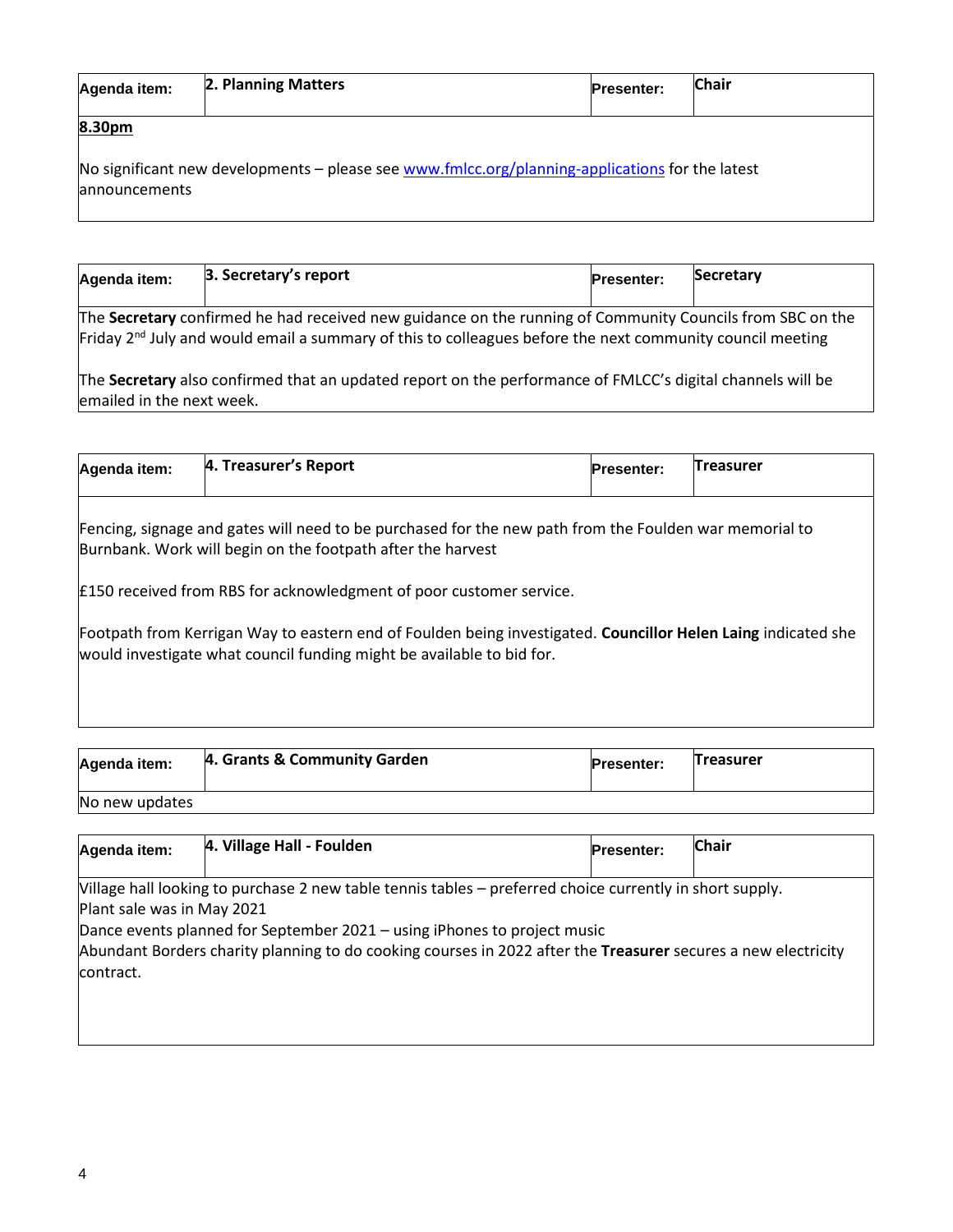| Agenda item: | 5. Spaces for People | <b>Presenter:</b> | Chair |
|--------------|----------------------|-------------------|-------|
| . .          | .<br>.               |                   |       |

Issues discussed that were raised at the AGM.

**Councillor Helen Laing** will follow up regarding the fact that the digital warning sign has still not been fitted. It was also proposed to her by the **Vice Chair**, and agreed by the **Chair** that SBC should give consideration to another one placed at the eastern end of Foulden highlighting the reduced 40mph limit has they approach westwards by Kerrigan Way. **Councillor Helen Laing** said that the SBC analysis of the traffic behaviour and public consultation would be available soon.

Footpaths covered under Agenda item 4.

| Agenda item:             | 5. King George V Playing Field                    | <b>Presenter:</b> | Treasurer |
|--------------------------|---------------------------------------------------|-------------------|-----------|
|                          | Main emerging issue is the state of the Pavilion. |                   |           |
| The back door is rotten. |                                                   |                   |           |

The pavilion is currently being uses as a store for equipment for marking out spaces for the car boot sale. The **Vice Chair** made an offer of potential storage space to help clear the pavilion.

The **Chair** to contact a local joiner regarding the cost of a new door

|  | <b>Chair</b><br><b>AOB</b><br>5.<br>Agenda item:<br><b>Presenter:</b> |  |
|--|-----------------------------------------------------------------------|--|
|--|-----------------------------------------------------------------------|--|

The **Secretary** raised a query that had come through on FMLCC's face-book page requesting a skips for garden waste to be placed by TS Ribbons.

The Community Council agreed that this request was not appropriate and it was decided to forward the enquirer details of the nearest SBC recycling centres that handle garden waste. The **Secretary** will action this.

| Agenda item: | 5. Closure of meeting | <b>Presenter:</b> | <b>Chair</b> |
|--------------|-----------------------|-------------------|--------------|
| 9.01nm       |                       |                   |              |

#### **9.01pm**

The Chair thanked everyone for attending, including **Councillor Helen Laing** and reminder that the next meeting is on Monday 6th September at Foulden Village Hall at 7.00pm, with a planned public forums from 6.30pm to 7.00pm.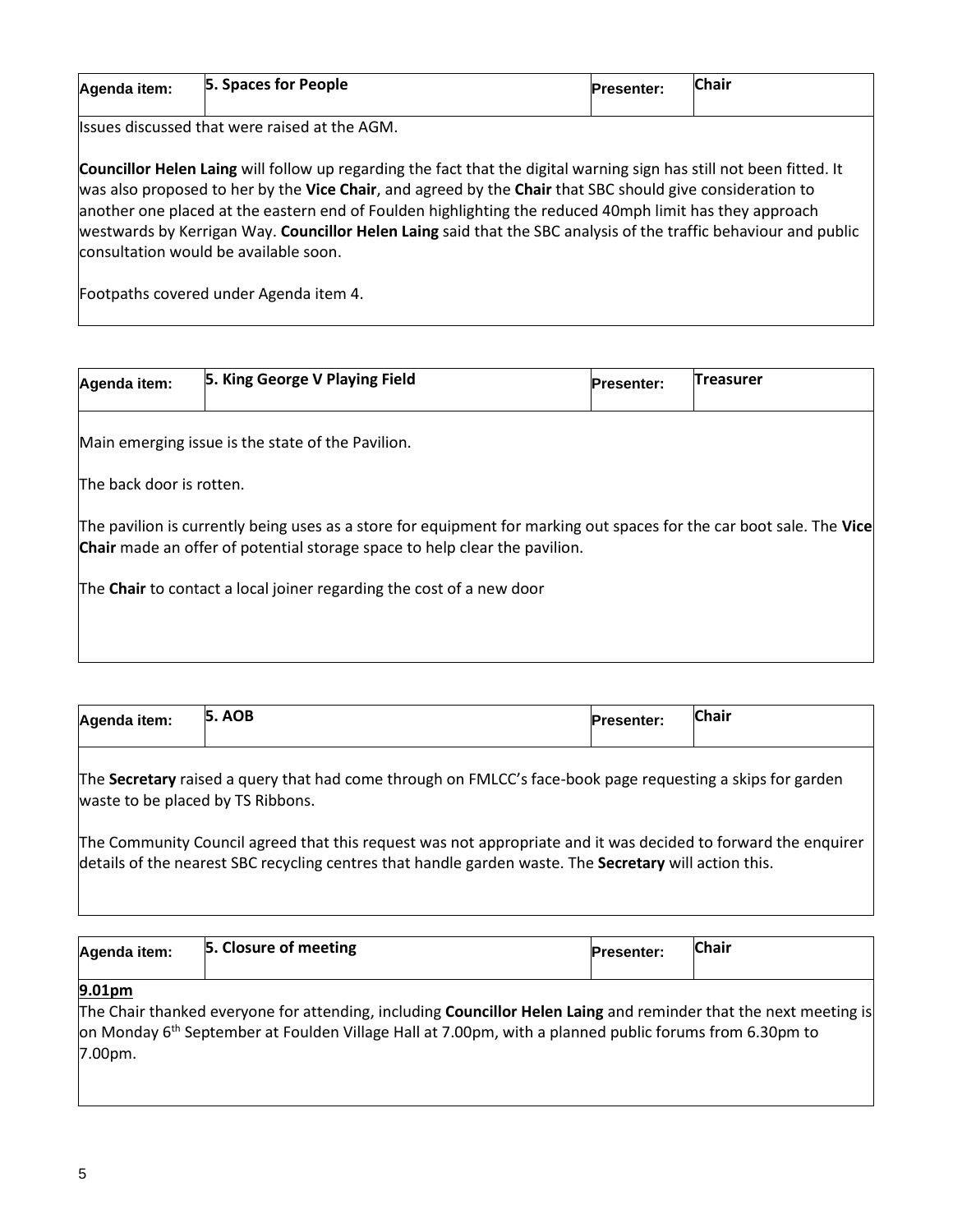### Outstanding actions

Please note the status column: rated green have been dealt with or completed. Yellow outstanding and Red significantly outstanding and no colour has been deemed low priority

| Action Items from meeting 06/07/2020            | <b>Person responsible</b> | <b>Status</b>     |
|-------------------------------------------------|---------------------------|-------------------|
| 1) To feedback on draft Communications Strategy | l Vice Chair              | Ongoing<br>review |

| Action Items from meeting 01/03/21 |                                                                                                                                                    | Person responsible | <b>Status</b>                                                                                                                                                                                                                                                                         |
|------------------------------------|----------------------------------------------------------------------------------------------------------------------------------------------------|--------------------|---------------------------------------------------------------------------------------------------------------------------------------------------------------------------------------------------------------------------------------------------------------------------------------|
|                                    | Emailing out next data update on digital channels at end Secretary<br>of June, and prepare future report for November<br>community council meeting |                    | To be completed                                                                                                                                                                                                                                                                       |
|                                    | Proposed repainting of Lamberton bus shelter                                                                                                       | Treasurer          | This is part of the small<br>projects list including<br>3 bus shelters in Foulden.<br>awaiting confirmation of<br>repairs by SBC<br><b>Consideration will be</b><br>given to the Community<br><b>Council taking this forward</b><br>should there be a delay in<br>a decision from SBC |

|   | Action Items from meeting 10/05/21                                               | Person responsible | <b>Status</b>                                 |
|---|----------------------------------------------------------------------------------|--------------------|-----------------------------------------------|
| ∨ | Arrange to form group to plan 2022 Car Boot Sale in<br>King George playing field | <b>Chair</b>       | To be completed $-$ agenda<br>litem Jan 2022. |
| ∨ | Publish photos of road repairs at Mordington                                     | <b>Secretary</b>   | To be completed                               |
| ✓ | Follow up verge issues with SBC                                                  | <b>Chair</b>       | To be completed                               |